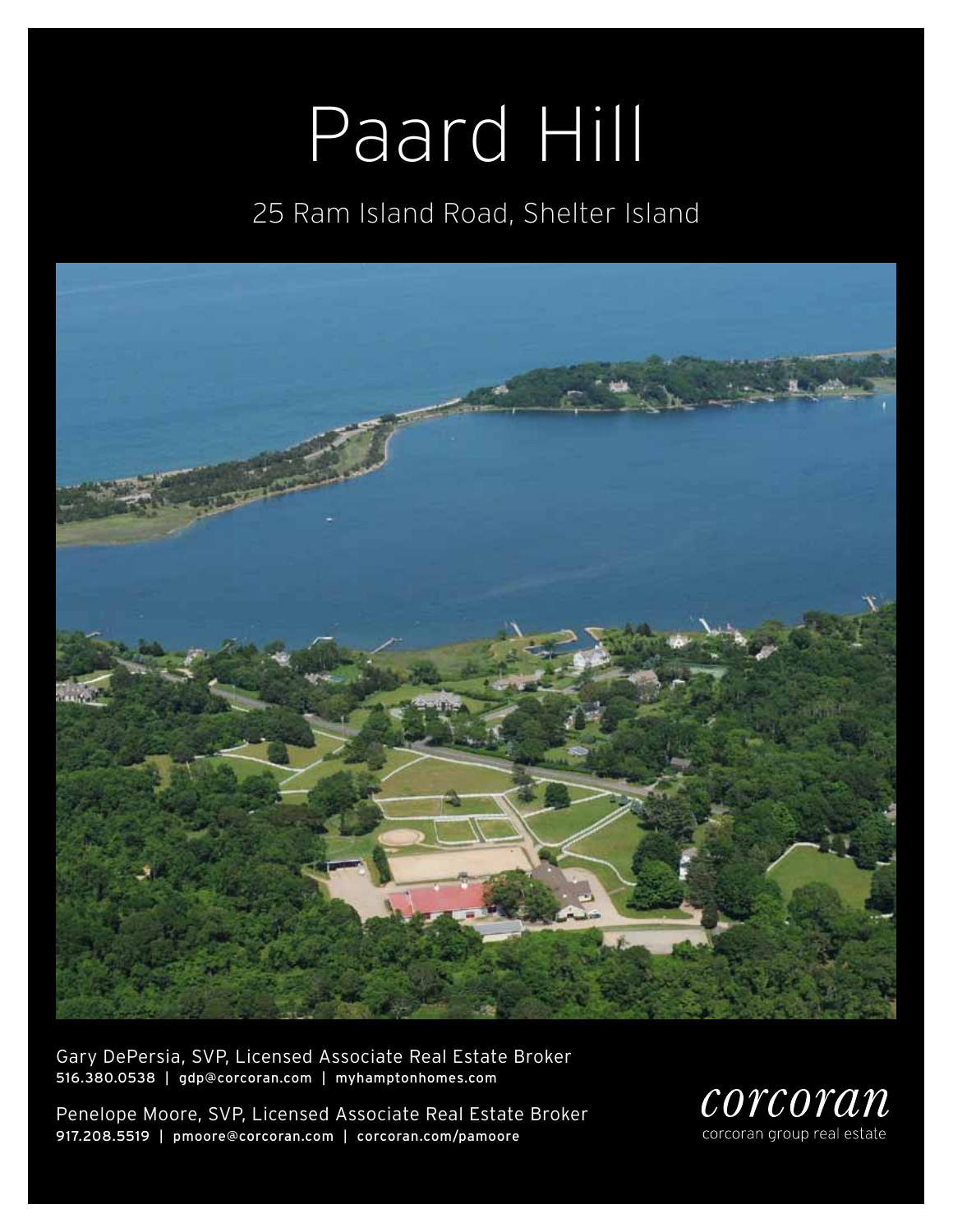#### Paard Hill: Shelter Island Equestrian estate with waterviews

Shelter Island. Sited on 36 magnificent rolling acres, on one of the highest points on idyllic Shelter Island, NY, overlooking Gardiners Bay and Coecles Harbor, Paard Hill is a true equestrian estate, The sprawling compound is comprised of a state-of-the-art barn with 23 windowed stalls including one for foaling, two tack rooms, indoor and outdoor wash stalls, lunchroom and an office. The attached 70' x 150' heated indoor riding arena has mirrors, viewing room, and arched windows with harbor views. The expansive pastoral grounds include a 100' x 200' outdoor arena with gazebo, a 60' professional round pen, 40' x 60' arena, 6-stall pony barn, and mowed riding trails throughout 29 acres. Three outbuildings provide storage for hay and equipment. The 1886 genteel farmhouse, sheltered by broad verandas and graced by water views, offers living room, formal dining room, country kitchen and four bedrooms. The property comes with deeded water access to the harbor where boats can be moored for motoring or sailing around the island. After riding, recount the events of the day over drinks at Sunset Beach or take the short ferry to savor the mainland shops and restaurants of the Hamptons. Come preview Paard Hill today.

Exclusive. WEB# 42532

- 2-Tack Rooms

- Indoor and Outdoor Wash Stalls

- Lunchroom - Office

- Mirrors - Viewing Room - Arched Windows with Harborviews

#### - 36.27 Acres

- Farm House
- State-Of-The-Art Horse Barn
- 70' x 150' Heated Indoor Area -
- 100' x 200' Outdoor Arena
- 60' Round Pen
- 40' x 60' Arena
- 6-Stall Pony Barn
	- Mowed Riding Trails
	- 3-Hay and Equipment Buildings

- Electronic Fencing - Room for Pool - Room for Tennis

#### Property Details / Amenities / Features

#### Farm House

- Built 1886
- Farm House
- Bayviews
- 3,340 SF+/-
- 6.42 Acres
- 2 stories

- Cedar Clap Exterior

- Room For Pool

- Well Water with Filter Installed - Full Unfinished Basement - Detached Heated 4-Car Garage



#### - 23 Stalls w/ 1 For Foaling external of the late of the late of the late of the late of the late of the late of the late of the late of the late of the late of the late of the late of the late of the late of the late of t

- Original Wainscoting Throughout - Pine Flooring
- 4 Bedrooms
- 3 Full / 1 Half Bathrooms
- 1 Fireplace
- Oil Hot Water Heat (2+/- Zones)
- Wall Unit Air Conditioning
	- First Floor
- Kitchen with:
	- Jenn Aire Gas Range - Fridgidaire Dishwasher
	- Whirlpool Refrigerator
- Breakfast Room - Office

 (Equipment Shed) - Private Driveway

- Entry Foyer

- Formal Living Room w/ Fireplace

- Formal Dining Room - Powder Room

- Pantry/Mudroom/Laundry

- Master Bedroom - Master Bathroom with: - Jacuzzi Tub and Shower

- 2-Jack-and-Jill Bedroom with Shared Bathroom
- Bedroom Suite with Access to Kitchen

#### Second Floor

#### Horse Barn

#### Indoor Arena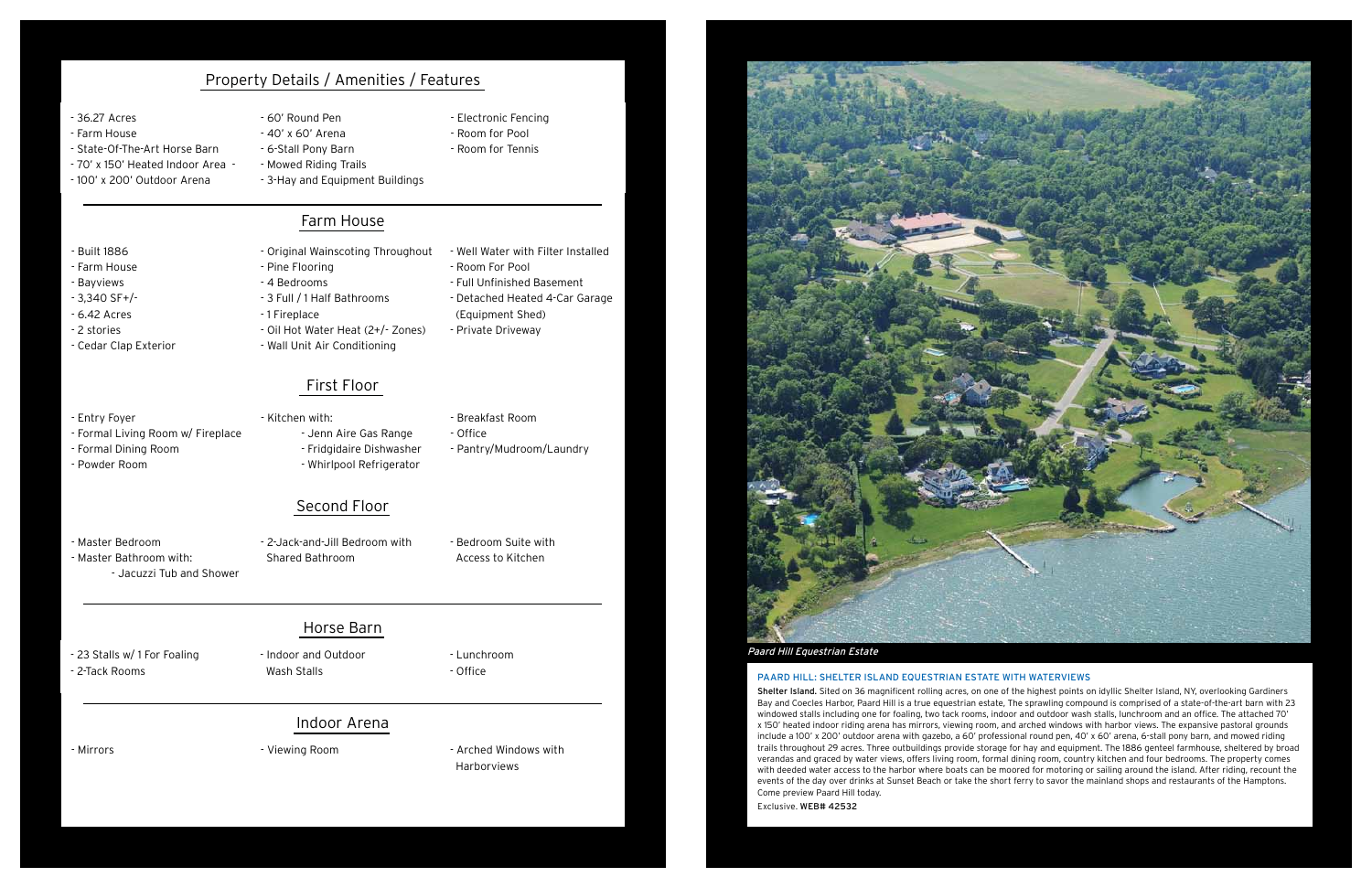





Horse Barn and Heated Indoor Arena



Tack Room **Barn Interior** 



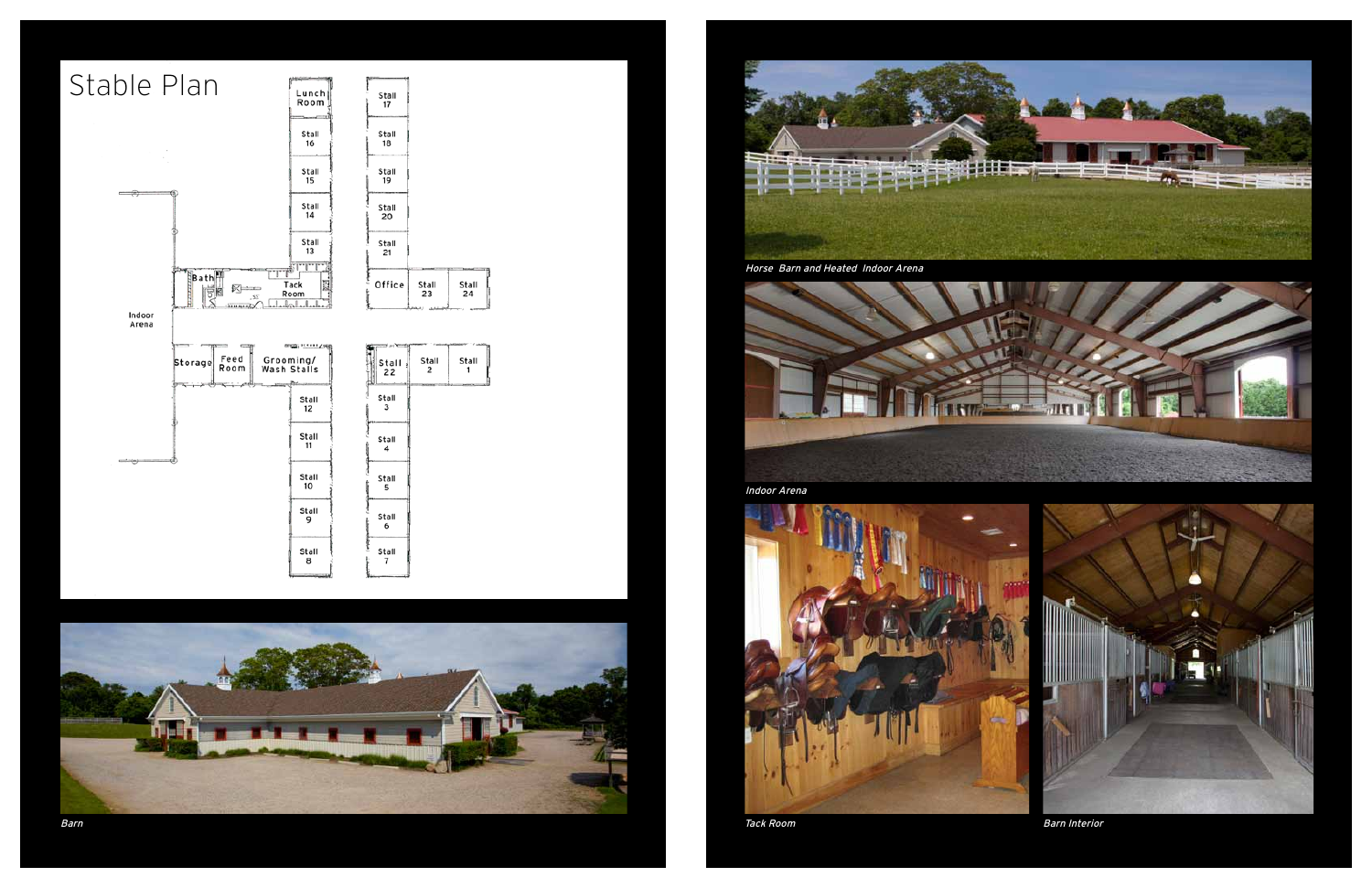Rolling Fields



Paddock





100' x 200' Outdoor Arena and Gazebo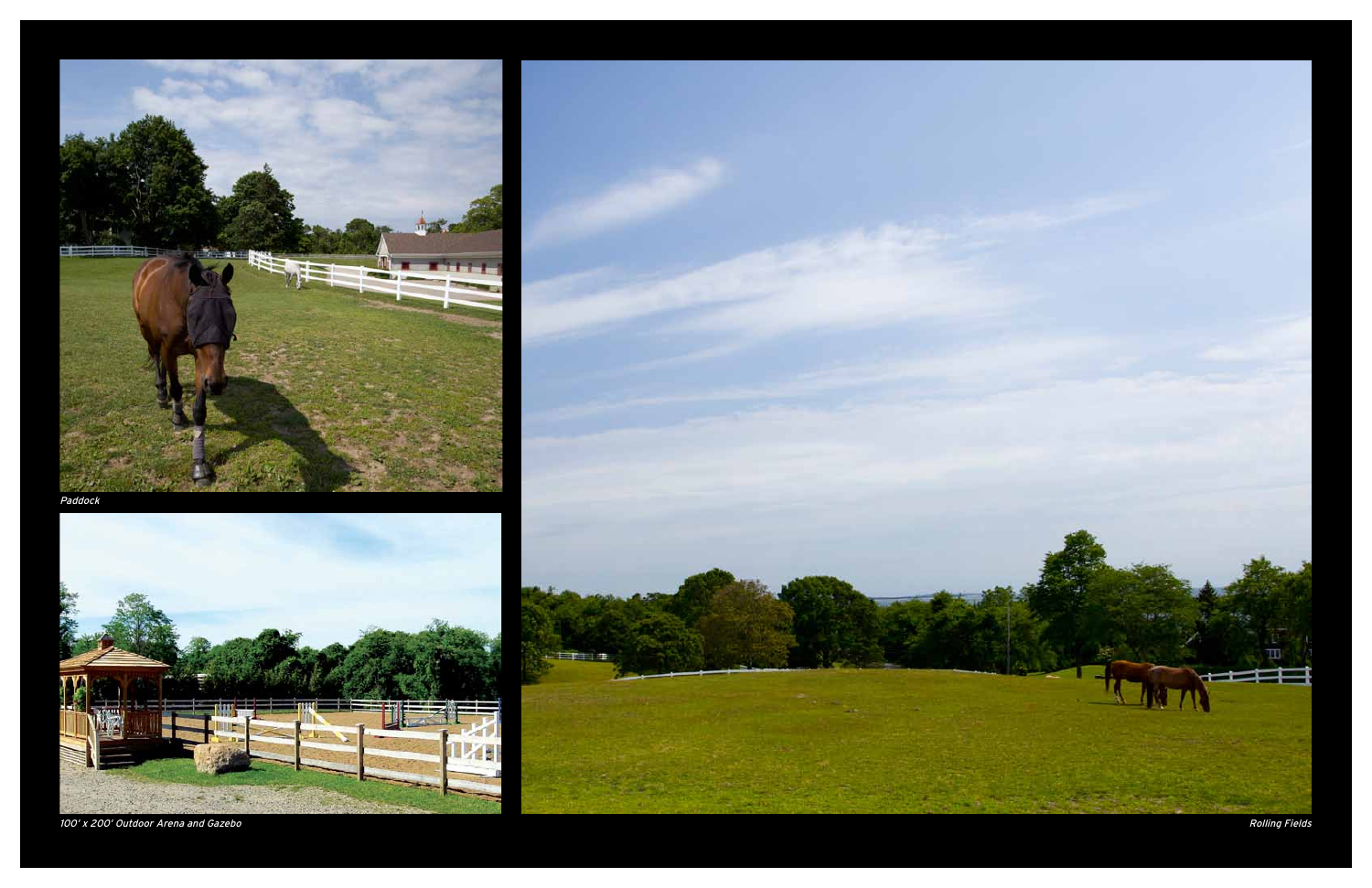

Farm House











Mowed Riding Trails

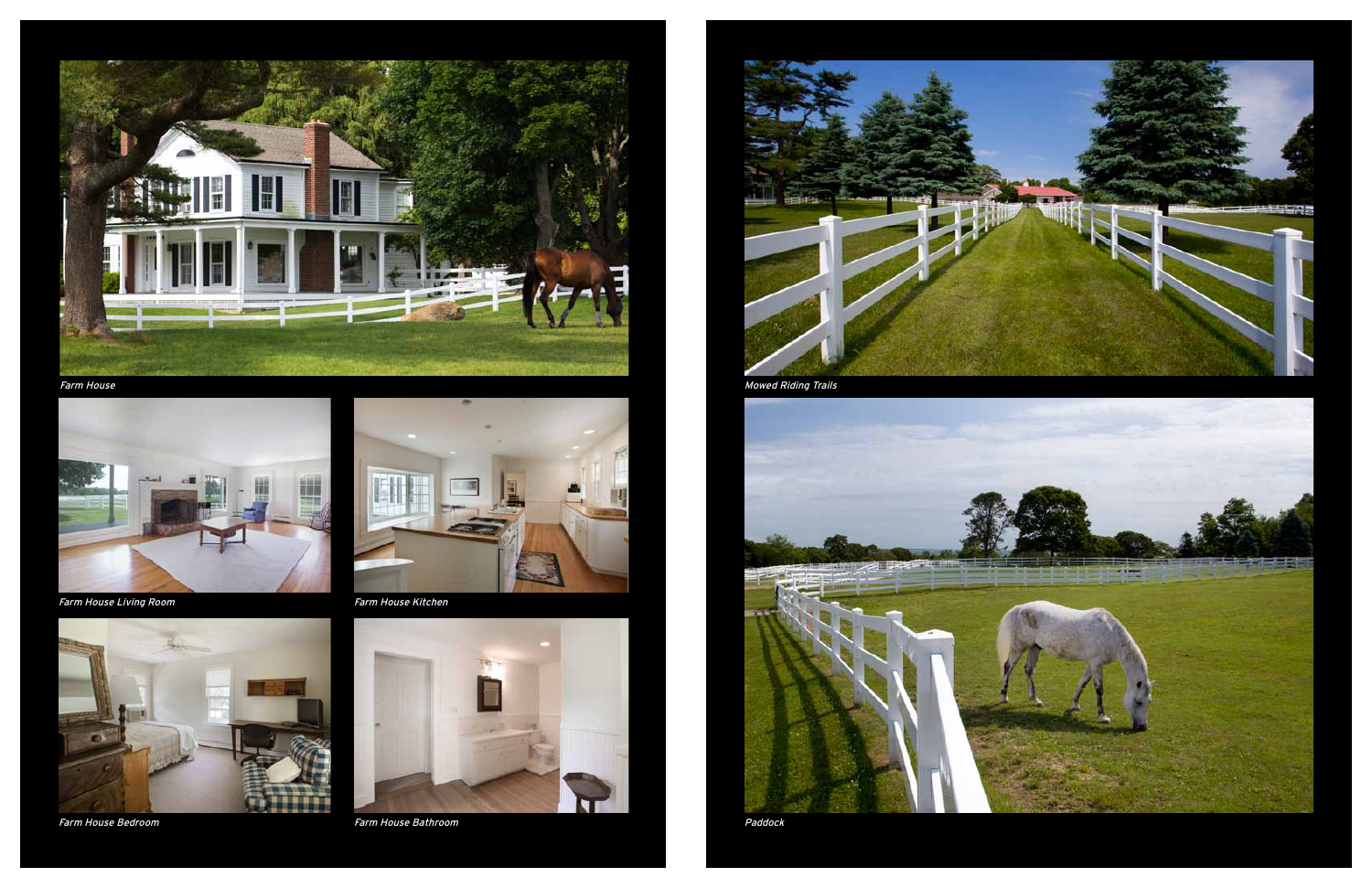Waterviews



Extensive Pastures



Extensive Pastures